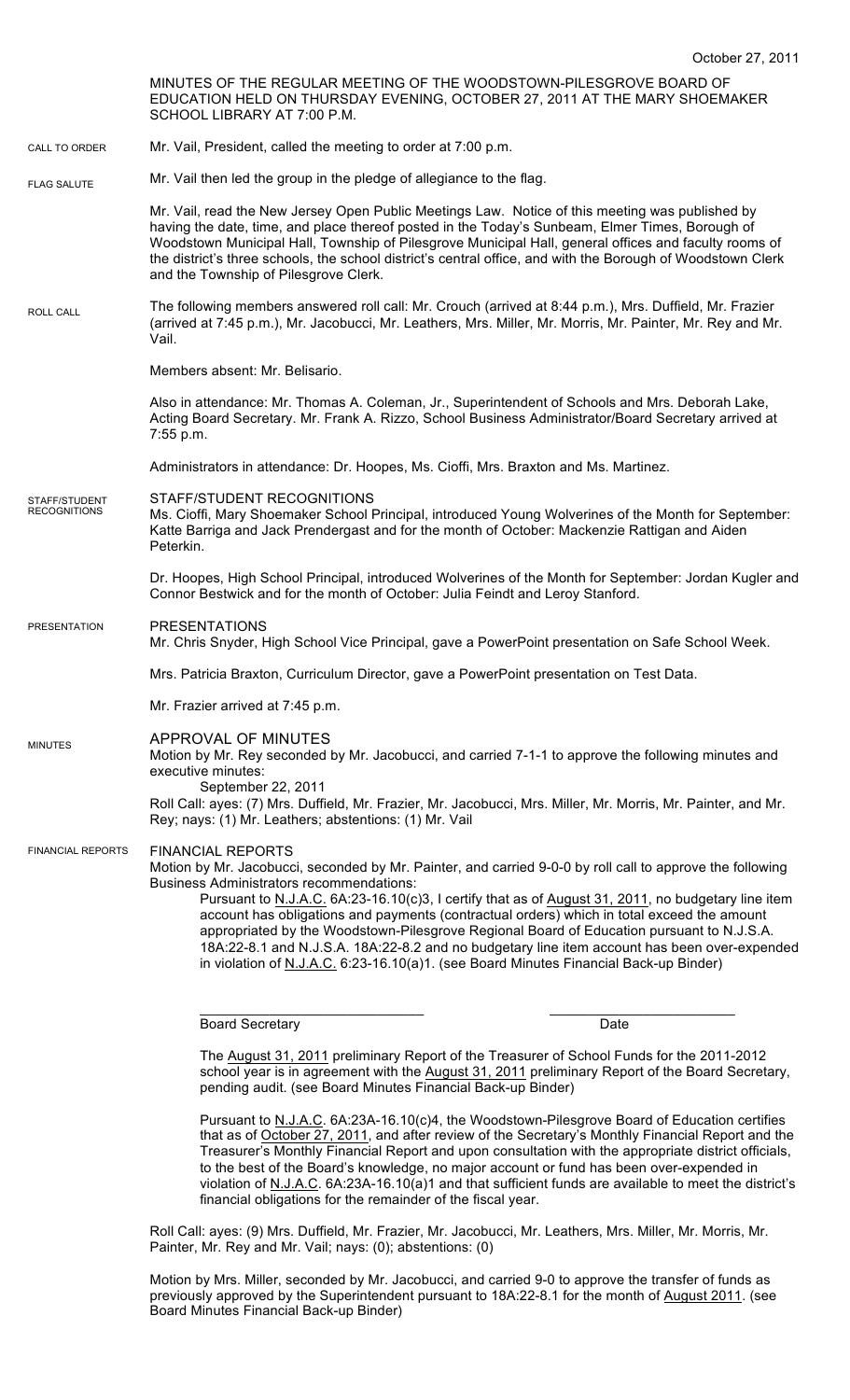Motion by Mr. Rey, seconded by Mr. Painter, and carried 9-0-0 by roll call to approve the additional hand check payments for August 2011 and payment list for the month of October 2011. (see Board Minutes Financial Back-up Binder)

Roll Call: ayes: (9) Mrs. Duffield, Mr. Frazier, Mr. Jacobucci, Mr. Leathers, Mrs. Miller, Mr. Morris, Mr. Painter, Mr. Rey and Mr. Vail; nays: (0); abstentions: (0)

Motion by Mrs. Duffield, seconded by Mrs. Miller, and carried 9-0 to approve voiding the following check: Check #50705 dated 8/25/11, payable to Trump Plaza in the amount of \$855.00, issued under P.O. #322-12 due to reservation cancellation. Check will be reissued under check #50877 in the amount of \$665.00.

Motion by Mrs. Miller, seconded by Mr. Rey, and carried 9-0 to accept the following reports: (see Board Minutes Financial Back-up Binder):

Student Activities Account and Athletic Account for the month of September 2011 Scholarships for the month of September 2011 Cafeteria report for the month of July, August and September 2011

Motion by Mrs. Miller, seconded by Mr. Rey, and carried 8-0 (voting not applicable to sending district representatives) to accept the Woodstown Community School report for the month of September 2011. (see Board Minutes Financial Back-up Binder)

AUDIENCE PARTICIPATION - None **AUDIENCE PARTICIPATION** 

EDUCATIONAL PROGRAMS **COMMITTEE** 

EDUCATIONAL PROGRAMS COMMITTEE The Board reviewed the October 20, 2011 Educational Programs Committee Report submitted by Mrs. Miller. The following recommendations were acted upon:

Motion by Mrs. Miller, seconded by Mr. Rey, and carried 9-0-0 by roll call to approve the following: Acceptance of 2010-2011 Annual Violence and Vandalism Report.

High School field trips. (see page 55)

Home Instruction approval: #7893230620 – medical

Dual Credit Agreement between Salem Community College and Woodstown High School for the 2011-2012 Academic Year.

2012-2013 Tri-County Budget and Ticket Prices.

District use of residency affidavit forms as follows, effective immediately: Exhibit 1 – Non-Resident Parent Placing Child in Care Within District. Exhibit 2 – Guardian/Custodian of Student Whose Parents Live Outside of District.

Acceptance of district Harassment, Intimidation and Bullying report dated October 20, 2011, and to provide notification letters as required to the parents/ guardians advising that this information has been provided to the Board of Education.

Acceptance of the Special Education Monitoring Report dated October 4, 2011, from the New Jersey Department of Education.

Roll Call: ayes: (9) Mrs. Duffield, Mr. Frazier, Mr. Jacobucci, Mr. Leathers, Mrs. Miller, Mr. Morris, Mr. Painter, Mr. Rey and Mr. Vail; nays: (0); abstentions: (0)

Motion by Mrs. Miller, seconded by Mr. Rey, and carried 8-0-0 by roll call (voting not applicable to sending district representatives) to approve the following:

Middle School and Shoemaker School Field Trips (see page 56 through 60)

Home Instruction approvals: #5567572395 – medical #6379912862 – medical

Implementation of the New Jersey Child Assault Prevention (NJCAP) program for Woodstown Middle School for the 2011-2012 school year in the amount of \$4,932.00. (Note: The NJCAP program was previously implemented in the Middle School during the 2009-2010 school year.)

Roll Call: ayes: (8) Mrs. Duffield, Mr. Frazier, Mr. Jacobucci, Mr. Leathers, Mrs. Miller, Mr. Painter, Mr. Rey and Mr. Vail; nays: (0); abstentions: (0)

POLICY COMMITTEE – The Board reviewed the October 18, 2011 Policy Committee Report submitted by Mr. Leathers. The following recommendations were acted upon: POLICY COMMITTEE

> Motion by Mr. Leathers, seconded by Mr. Painter, and carried 8-1-0 to approve the following policy for first reading:

Policy #5114 – Suspension and Expulsion (revision) Roll Call: ayes: (8) Mr. Frazier, Mr. Jacobucci, Mr. Leathers, Mrs. Miller, Mr. Morris, Mr. Painter, Mr. Rey and Mr. Vail; nays: (1) Mrs. Duffield; abstentions: (0)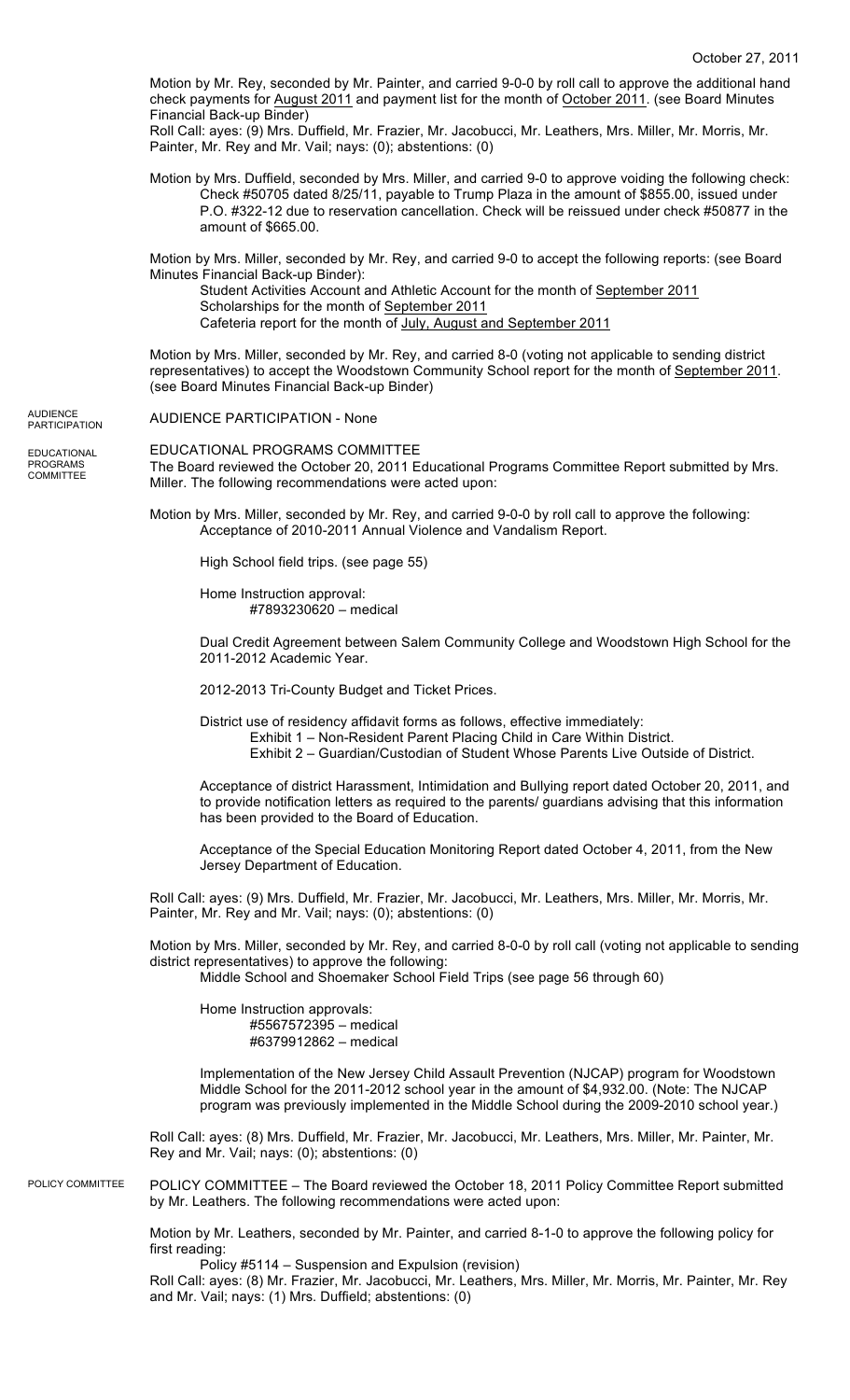PERSONNEL COMMITTEE – The Board reviewed the October 20, 2011 Personnel Committee Report submitted by Committee Chairperson, Mr. Rey. The following recommendations were acted upon:

Motion by Mr. Rey, seconded by Mr. Jacobucci, and carried 9-0-0 by roll call to appoint the following high/middle school staff member for the 2011-2012 school year:

Kimberly Bokash as high/middle school part-time secretary for the health office for 4 hours per day at Step 4, 10 months (\$29,496, prorated to 20 hours per week for an annual salary of \$16,842) effective November 1, 2011 through June 30, 2012.

Roll Call: ayes: (9) Mrs. Duffield, Mr. Frazier, Mr. Jacobucci, Mr. Leathers, Mrs. Miller, Mr. Morris, Mr. Painter, Mr. Rey and Mr. Vail; nays: (0); abstentions: (0)

Motion by Mr. Rey, seconded by Mr. Jacobucci, and carried 9-0-0 by roll call to approve the following: Appointment of extended day lab coaches at the high school for the 2011-2012 school year. (see page 61)

Appointment of high school Gifted/Talented Enrichment Advisors for the 2011-2012 school year. (see page 62)

Payment of stipend to high school staff member April Haley for teaching seven periods, English, 5 days per week, effective September 19, 2011.

Extension to leave of absence for Joanne Sammons, 12-month Guidance Secretary, through November 2, 2011. (Note: This is now an unpaid leave of absence.)

Extension of appointment of Jennifer Jenkins as Substitute Secretary in the high school Guidance office through the term of Mrs. Sammons' leave of absence.

Acceptance of Tyler Quinnette's resignation as Head Swimming Coach for the 2011-2012 school year. (see page 63)

Appointment of staff to the following high school extra-duty positions for the 2011-2012 school year:

Paul Kranz – Fall Drama Advisor Ryan McNally – Head Swimming Coach, pending receipt of substitute certificate. Ryan Tencza – Head Winter Track Coach Jason Mace – PM Outdoor Duty Monitor

Emergent hire resolution for the following extra-duty position: Ryan McNally

Appointment of Dr. Craig B. Quigley of Carneys Point Family Practice to serve as substitute physician covering the November 24, 2011, Thanksgiving Day football game in Dr. Roberts' absence.

Establish the following administrative substitute rates of pay for the 2011-2012 school year: Principals - \$175 per day Assistant Principals - \$150 per day

Additions to the 2011-2012 district substitute list effective October 28, 2011 as follows: Jan Hill – substitute teacher and substitute instructional assistant Sherry Huepfel – substitute teacher Bruce Hunter – substitute teacher and substitute instructional assistant Timothy McHarness – substitute teacher and substitute instructional assistant Susan Beal – substitute cafeteria worker Terri Ehret – substitute cafeteria worker Susie Ashlock – substitute cafeteria worker Ryan McNally – substitute teacher (prevent break in service)

High School volunteers for the 2011-2012 school year. (see page 64 through 65)

Annual Update to Uniform State Memorandum of Agreement.

Roll Call: ayes: (9) Mrs. Duffield, Mr. Frazier, Mr. Jacobucci, Mr. Leathers, Mrs. Miller, Mr. Morris, Mr. Painter, Mr. Rey and Mr. Vail; nays: (0); abstentions: (0)

Motion by Mr. Rey, seconded by Mrs. Miller, and carried 8-0-0 by roll call (voting not applicable to sending district representatives) to appoint the following Shoemaker School Staff members for the 2011-2012 school year:

Mary McCracken – Shoemaker School full-time one-to-one paraprofessional, effective October 28, 2011 through June 30, 2012, at Step 1 (\$18,000), prorated.

Debra Jakubowski – Shoemaker School full-time paraprofessional, effective October 28, 2011 through June 30, 2012, at Step 1 (\$18,000), prorated. (Note: This assignment will be as a classroom aide for the morning session and a one-to-one aide for the afternoon session.)

Appointment of Virginia Willard as a Shoemaker School lunchroom aide, effective October 31, 2011 through June 30, 2012, for 2½ hours per day at the rate of \$8.50 per hour.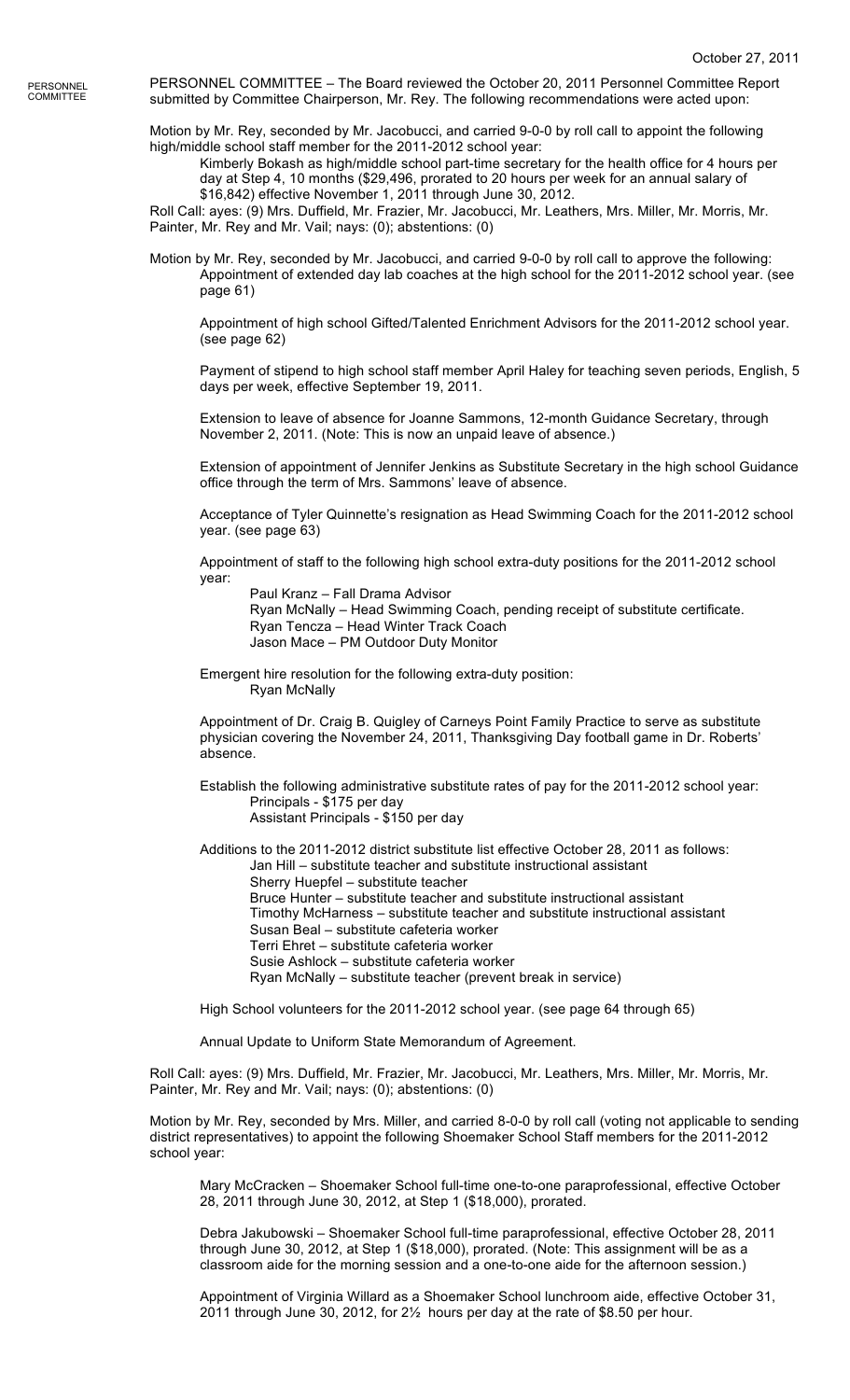Appointment of Cheryl Manganelli as a Shoemaker School long-term substitute secretary, effective October 28, 2011, for approximately four to six weeks at the rate of \$80 per day during Mrs. Robeson's leave of absence.

Roll Call: ayes: (8) Mrs. Duffield, Mr. Frazier, Mr. Jacobucci, Mr. Leathers, Mrs. Miller, Mr. Painter, Mr. Rey and Mr. Vail; nays: (0); abstentions: (0)

Motion by Mr. Rey, seconded by Mrs. Miller, and carried 7-0-1 by roll call (voting not applicable to sending district representatives) to approve the following:

Emergent hire resolutions for the following new staff members: Debra Jakubowski Virginia Willard

Approval of Title I and Title IIA instructors' salary charge-offs for Alysia Thomson, Suellen Moore, and Christina Daly. (see page 66)

Appointment of middle school and Shoemaker School Gifted/Talented Enrichment Advisors for the 2011-2012 school year. (see page 67)

Middle School volunteers for the 2011-2012 school year. (see page 68)

Junior field experience request for Janna Marie Tighe,Rowan University student, to be placed with Megan Kubat for 15-20 hours.

Roll Call: ayes: (7) Mrs. Duffield, Mr. Frazier, Mr. Jacobucci, Mr. Leathers, Mrs. Miller, Mr. Painter, and Mr. Vail; nays: (0); abstentions: (1) Mr. Rey abstained on the junior field experience request only.

FINANCE/FACILITIES / TRANSPORTATION COMMITTEE

FINANCE/FACILITIES TRANSPORTATION COMMITTEE The Board reviewed the October 18, 2011 Finance /Facilities/ Transportation Committee Reports submitted by Committee Chairperson, Mrs. Duffield. The following recommendations were acted upon:

Mr. Crouch arrived at 8:44 p.m.

Motion by Mrs. Duffield, seconded by Mr. Jacobucci, and carried 9-0-1 by roll call to approve the following:

Professional Education Services, Inc. (P.E.S.I) to provide home instruction educational services to high school student #53610330208 for approximately six weeks beginning October 6, 2011, at \$30.00 per hour.

Salem County Special Services School District Non-Public Services Agreement for the 2011- 2012 school year.

Salem County Special Services School District Non-Public Nursing Services Agreement for the 2011-2012 school year.

Three Year Comprehensive Maintenance Plan for 2010-2011 through 2012-2013, Resolution, and M-1 Forms.

Salem County Vocational Technical Schools 2011-2012 Host Site Academy Partnership Agreement.

Donation from Woodstown-Pilesgrove School Foundation in the amount of \$17,500 for high school fitness equipment.

Report of the fire/security drills for the Woodstown High/Middle School for the month of September 2011.

Independent contractors for the 2011-2012 school year. (see page 69)

School Bus Emergency Evacuation Drill performed at the Woodstown High/Middle School on September 8, 2011 and September 12, 2011.

Contract with Gloucester County Special Services School District for route Y934 (quote-rebid in 90 days) to transport one high school student (NJ SMART#6620881984) from the PennsGrove/Carney's Point area to Woodstown High School starting September 21, 2011 through the remainder of the 2011-2012 school year at a per diem of \$119.00, plus a 7% administrative fee, with mileage increase/decrease of \$1.50. (Note: Sharing route with MSS & WMS students) (Note: There are three children included in the per diem cost of \$119.00)

Accept a grant award from the State of New Jersey entitled Excellent Educators for New Jersey (EE4NJ) Pilot Program in the amount of \$65,325 for the period of September 1, 2011 through September 30, 2012. (see page 70 through 71)

Roll Call: ayes: (9) Mrs. Duffield, Mr. Frazier, Mr. Jacobucci, Mr. Leathers, Mrs. Miller, Mr. Morris, Mr. Painter, Mr. Rey and Mr. Vail; nays: (0); abstentions: (1) Mr. Crouch

Motion by Mrs. Duffield, seconded by Mr. Leathers, and carried 9-0-0 by roll call (voting not applicable to sending district representatives) to approve the following:

Education, Inc. to provide educational services to middle school student #5418121914 beginning September 23, 2011, at \$44.00 per hour.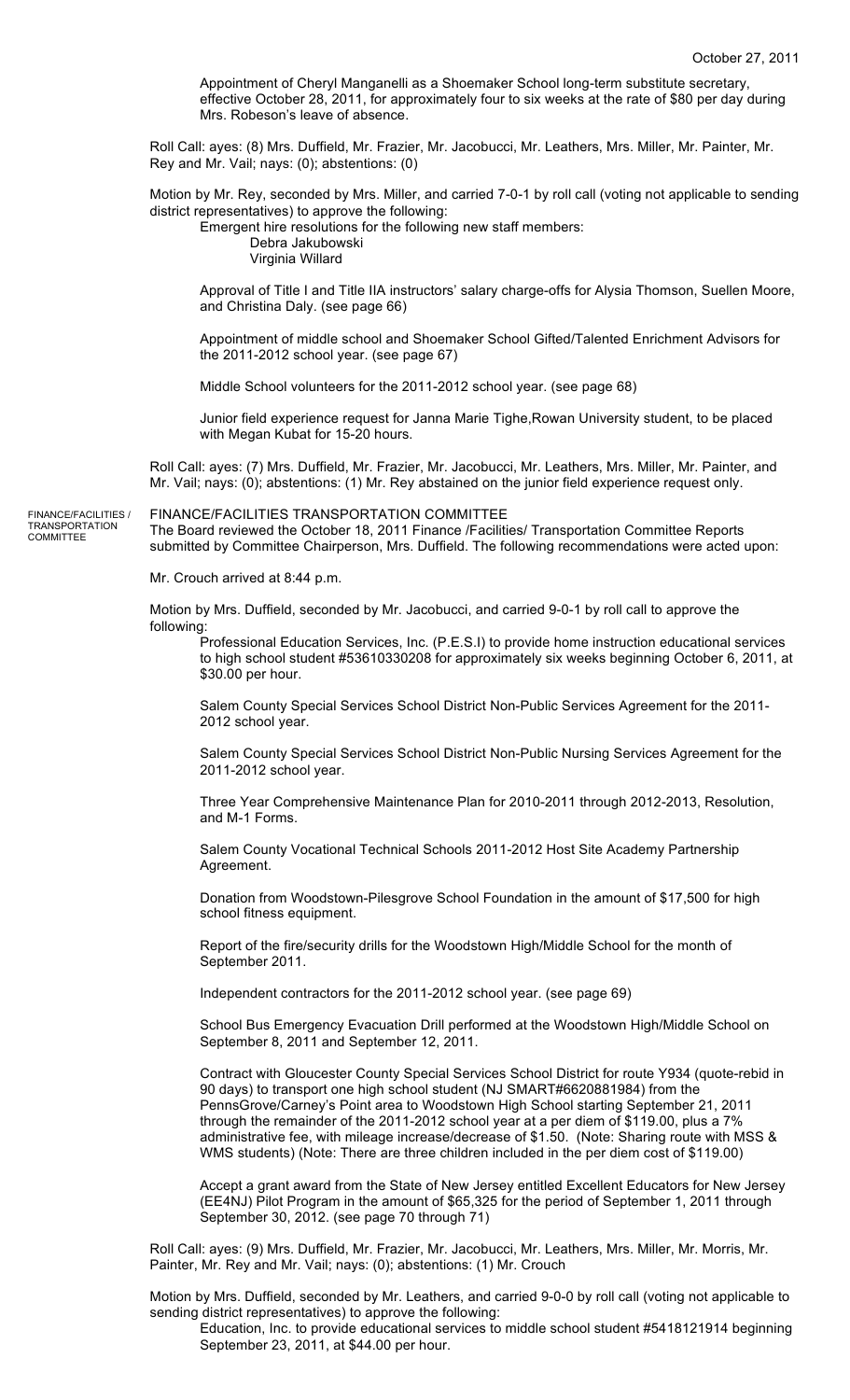Middle School to apply for the Eagleton State House grant in the amount of \$300 for the 2011- 2012 school year.

Donation from Target in the amount of \$118.33 to be used for middle school student and teacher supplies.

Report of the fire/security drills for the Mary Shoemaker School for the month of September 2011.

|                                           | Contract with Gloucester County Special Services School District for route Y936 (quote) to<br>transport one middle school student (NJ SMART #4971130297) to Al DuPont-Nemours,<br>Wilmington Delaware, on Friday's starting September 23, 2011 through the end of the 2011-2012<br>school year at a per diem of \$69.50, plus a 7% administrative fee, with mileage<br>increase/decrease of \$1.50.                                                                                                                                                                                                        |  |
|-------------------------------------------|------------------------------------------------------------------------------------------------------------------------------------------------------------------------------------------------------------------------------------------------------------------------------------------------------------------------------------------------------------------------------------------------------------------------------------------------------------------------------------------------------------------------------------------------------------------------------------------------------------|--|
|                                           | Contract with Gloucester County Special Services School District for route Y934 (quote, rebid in<br>90 days) to transport two Mary Shoemaker students (NJ SMART #4099567542 & 8147471021)<br>and one middle school student (NJ SMART #5513252963) from the PennsGrove/Carney's Point<br>area to Mary Shoemaker and Woodstown Middle School starting September 21, 2011 through<br>the end of the 2011-2012 school year at a per diem of \$119.00, plus a 7% administrative fee, with<br>mileage increase/decrease of \$1.50. (Note: There are three children included in the per diem cost<br>of \$119.00) |  |
|                                           | School Bus Emergency Evacuation Drill performed at the Mary S. Shoemaker School on October<br>5, 2011.                                                                                                                                                                                                                                                                                                                                                                                                                                                                                                     |  |
|                                           | Roll Call: ayes: (9) Mr. Crouch, Mrs. Duffield, Mr. Frazier, Mr. Jacobucci, Mr. Leathers, Mrs. Miller, Mr.<br>Painter, Mr. Rey and Mr. Vail; nays: (0); abstentions: (0)                                                                                                                                                                                                                                                                                                                                                                                                                                   |  |
| <b>OLD BUSINESS</b>                       | OLD BUSINESS - None                                                                                                                                                                                                                                                                                                                                                                                                                                                                                                                                                                                        |  |
| <b>NEW BUSINESS</b>                       | <b>NEW BUSINESS - None</b>                                                                                                                                                                                                                                                                                                                                                                                                                                                                                                                                                                                 |  |
| OTHER REPORTS                             | OTHER REPORTS<br>The following verbal reports were given:<br>Mr. Vail, Board President, commented on the following:<br>Thanked Mr. Painter for filling in as Board President last month.<br>Pleased with how the committees have taken ownership of their area.<br>How the EE4NJ grant is empowering the staff and administration                                                                                                                                                                                                                                                                          |  |
|                                           | Mr. Coleman, Superintendent, reported on the following:<br>The new school district website, which is powered by Schoolwires goes live October 31st.                                                                                                                                                                                                                                                                                                                                                                                                                                                        |  |
|                                           | Mr. Rizzo, Business Administrator, reported on the following:<br>The new boilers have been test fired.<br>$\bullet$<br>Chimney project completed.<br>Meeting with PARS Environmental to move forward with underground tank closure.<br>FEMA will cover remaining costs that the insurance company does not cover for the<br>hurricane damage.                                                                                                                                                                                                                                                              |  |
| <b>ADMINISTRATIVE</b><br><b>REPORTS</b>   | <b>ADMINISTRATIVE REPORTS</b><br>The Administrative Reports were attached to Superintendent's Monthly Report and delivered under<br>separate cover.                                                                                                                                                                                                                                                                                                                                                                                                                                                        |  |
| <b>SENDING DISTRICT</b><br><b>REPORTS</b> | SENDING DISTRICT REPORTS<br>Mr. Morris - Alloway Rep., had nothing to report.                                                                                                                                                                                                                                                                                                                                                                                                                                                                                                                              |  |
|                                           | Mr. Belisario - Upper Pittsgrove Rep., was not present.                                                                                                                                                                                                                                                                                                                                                                                                                                                                                                                                                    |  |
| <b>SACC REPORT</b>                        | SCHOOL AGE CHILD CARE (SACC) REPORT - Mrs. Miller had nothing to report.                                                                                                                                                                                                                                                                                                                                                                                                                                                                                                                                   |  |
| DELEGATE REPORT                           | <b>DELEGATE REPORT</b><br>Mrs. Miller stated that the Atlantic City Convention conference went well and on November 30, 2011 the<br>SCSBA meeting topic will be HIB. Meeting will be held at the Salem County Vocational Technical School.                                                                                                                                                                                                                                                                                                                                                                 |  |
| <b>FUTURE MEETINGS</b>                    | <b>FUTURE MEETINGS</b><br>November 8, 2011 - Policy Committee, 5:30 p.m., district office<br>November 8, 2011 - Finance/Facilities Committee, 6:30 p.m., district office<br>November 10, 2011 - Personnel Committee, 5:30 p.m., district office<br>November 10, 2011 - Ed Programs Committee, 6:30 p.m., district office<br>November 17, 2011 – Regular Board Meeting, 7:00 p.m., Mary Shoemaker School Multi-Purpose Room.                                                                                                                                                                                |  |
| <b>FOR YOUR</b><br><b>INFORMATION</b>     | FOR YOUR INFORMATION<br><b>Enrollment Reports</b><br><b>Suspension Reports</b>                                                                                                                                                                                                                                                                                                                                                                                                                                                                                                                             |  |